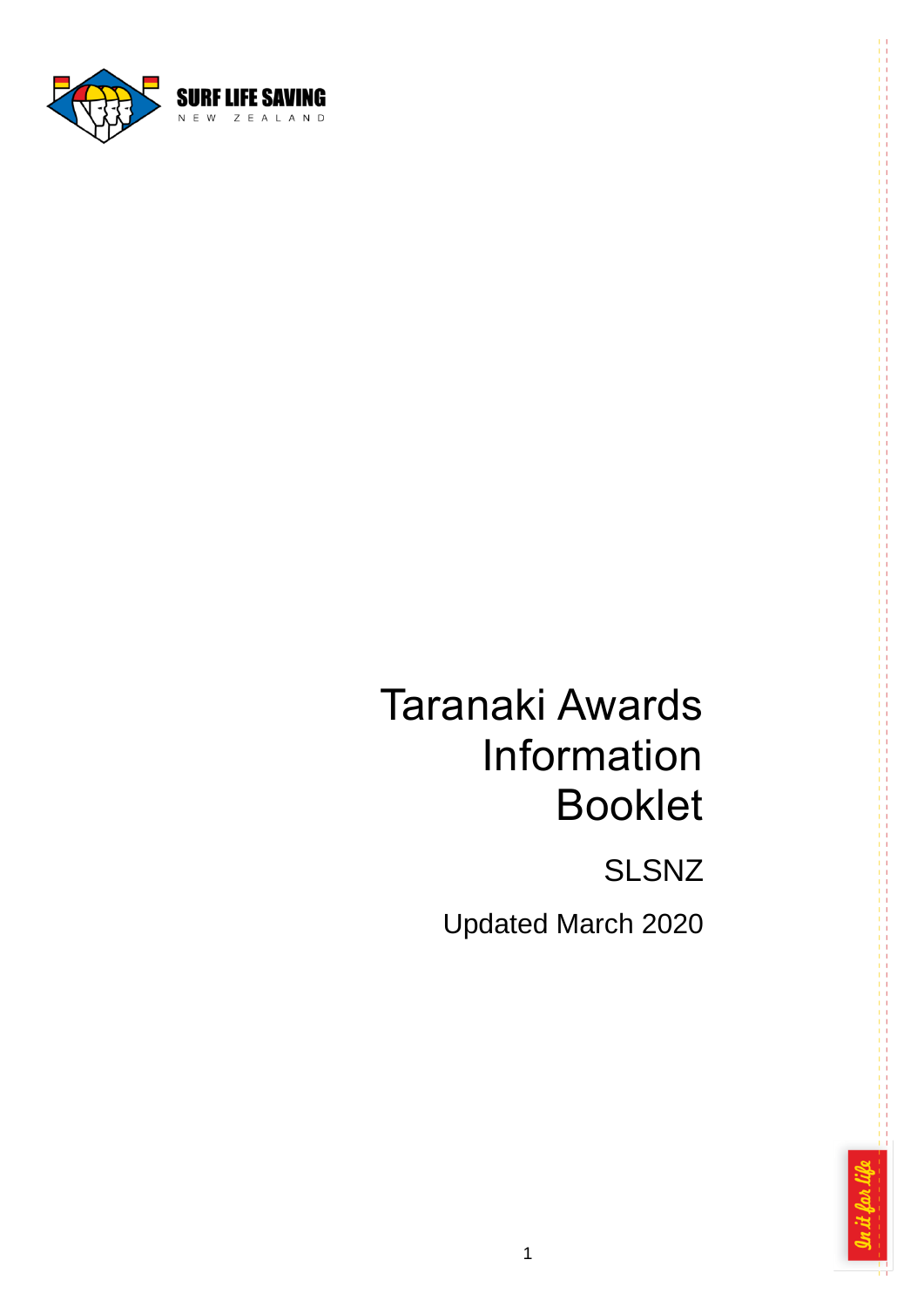# Table of contents

| 11 |
|----|
|    |
|    |
|    |

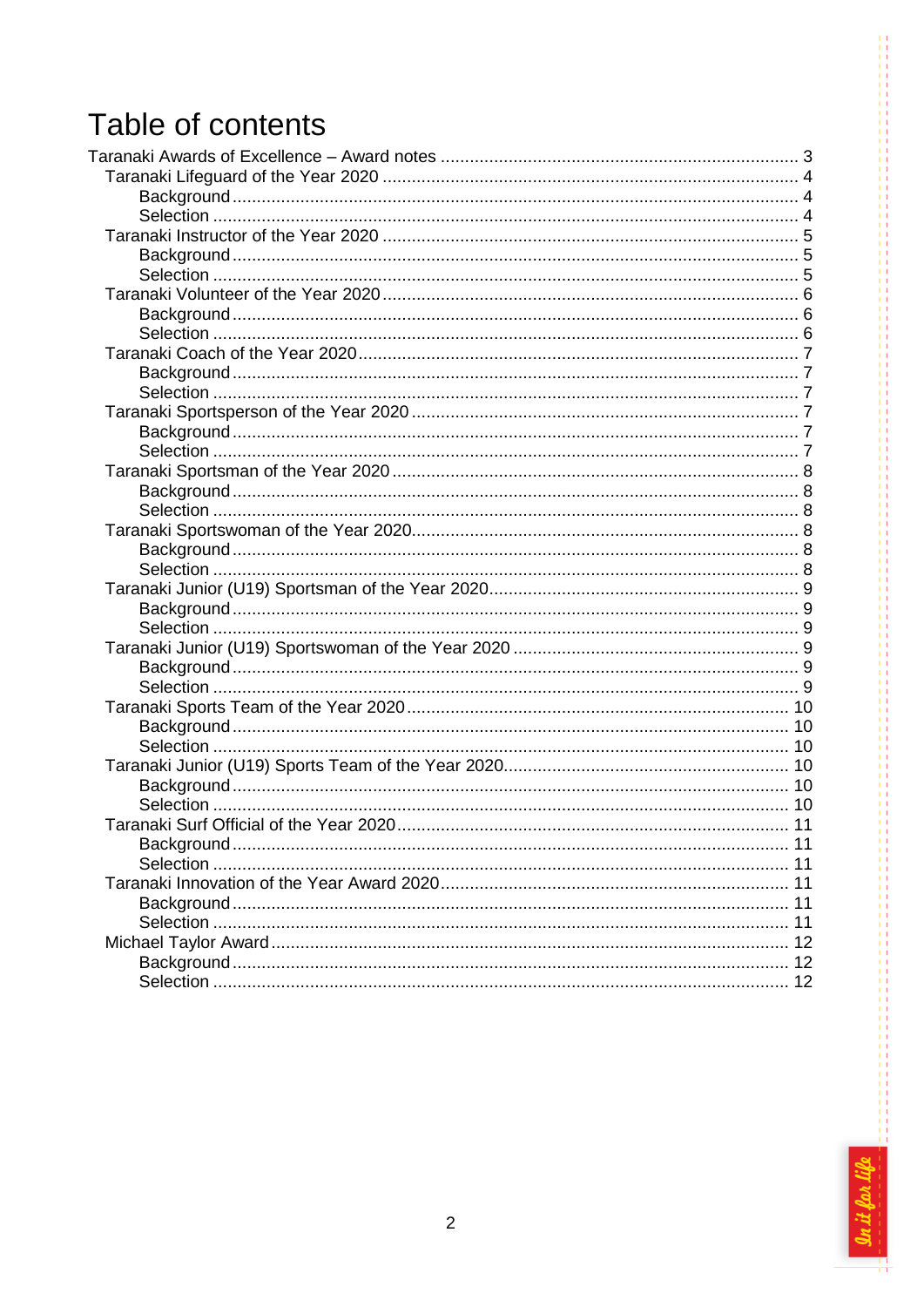### <span id="page-2-0"></span>Taranaki Awards of Excellence – Award notes

### **Introduction**

SLSNZ's Local Awards of Excellence programme recognises contribution of our members to the grass roots of Surf Life Saving during the 2019/2020 season. Each club is entitled and encouraged to enter one nomination per category (typically the winning club equivalent for the category). Nominations will be judged against the criteria outlined for each award by the Taranaki Honours and Awards Committee.

The winners of local awards of excellence will automatically become finalists for the prestigious national DHL Awards of Excellence to be held later in 2020. Finalists will be judged by the National Sport Committee, National Lifesaving Committee or the board of SLSNZ depending on the award category.

The awards clubs are able to nominate for include:

- **EXECUTE:** Lifeguard of the Year
- **Instructor of the Year**
- Official of the Year<br>• Coach of the Year
- Coach of the Year
- **Sportsman of the Year**
- **Sportswoman of the Year**
- **Junior Sportsman of the Year**
- **Junior Sportswoman of the Year**
- Sports Team of the Year
- **Junior Sports team of the Year**
- Volunteer of the Year<br>Innovation Award
- Innovation Award
- **Nichael Taylor Award**

In addition, other awards that are judged without a specific nomination include:

- **Sportsperson of the Year (taken from the 4 Sportspeople categories)**
- Rescue of the Year (this is now worked out from SLSNZ statistics as the way Rescue of the Month is dealt with has changed)
- **-** Club of the Year

If you have any questions or queries about how to complete a nomination, please contact your local CSO for advice/guidance.

All nominations must be completed on the enclosed nomination forms. Please note there is a specific nomination form for each award. All forms are to be completed in Microsoft Word format (No PDF's). Please forward all completed nomination forms to Joss Urbahn (joss.urbahn@surflifesaving.org.nz) by Thursday 20th April 2020.

#### **Timeline for Taranaki Awards of Excellence**

Nominations Open Monday 23 March 2020 Nominations Close Thursday 30 April 2020 Winners Decided **Early May** Taranaki Awards of Excellence Friday 5 June 2020 (TBC)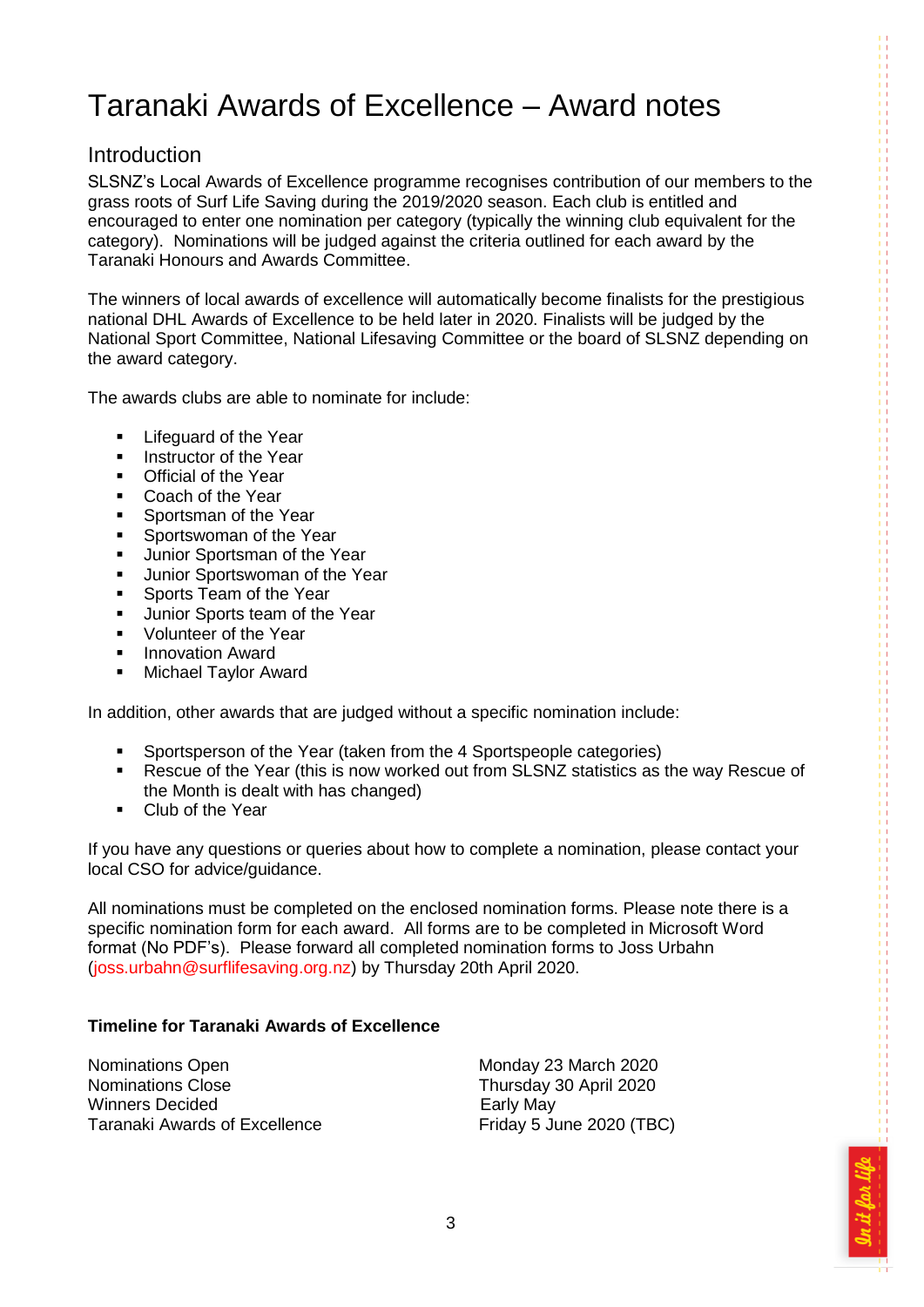### <span id="page-3-0"></span>Taranaki Lifeguard of the Year 2020

### <span id="page-3-1"></span>**Background**

The purpose of this award is to recognise a member who has made an outstanding contribution to the delivery and development of drowning prevention services for SLSNZ. It is aimed at active surf lifeguards undertaking lifeguarding duties.

### Consideration of Selection

The most important area of selection is the contribution to surf lifesaving during the period from May 1 2019 to April 30 2020. The successful nominee will be seen as a role model for surf lifeguards and therefore should portray a picture of health, knowledge, capability, credibility and leadership.

The key areas to be considered are:

- Patrolling duties
- **Award training duties**
- **Instructional**
- **Examining duties**
- **Club activities specific to surf lifesaving services**<br>**Regional activities specific to surf lifesaving servital**
- Regional activities specific to surf lifesaving services
- Rescue related activities
- **Personal award development to improve lifesaving capability**
- Advocacy of surf lifesaving / beach safety in the community
- **Leadership of self and others**

### <span id="page-3-2"></span>Selection

The Taranaki Honours and Awards Committee will review all nominations to select the winner of the 2020 Surf Lifeguard of the Year.

Each club is urged to nominate their top lifeguard for this award. One nomination per club.

The winner will automatically be a finalist for the national 2020 DHL Lifeguard of the Year award.

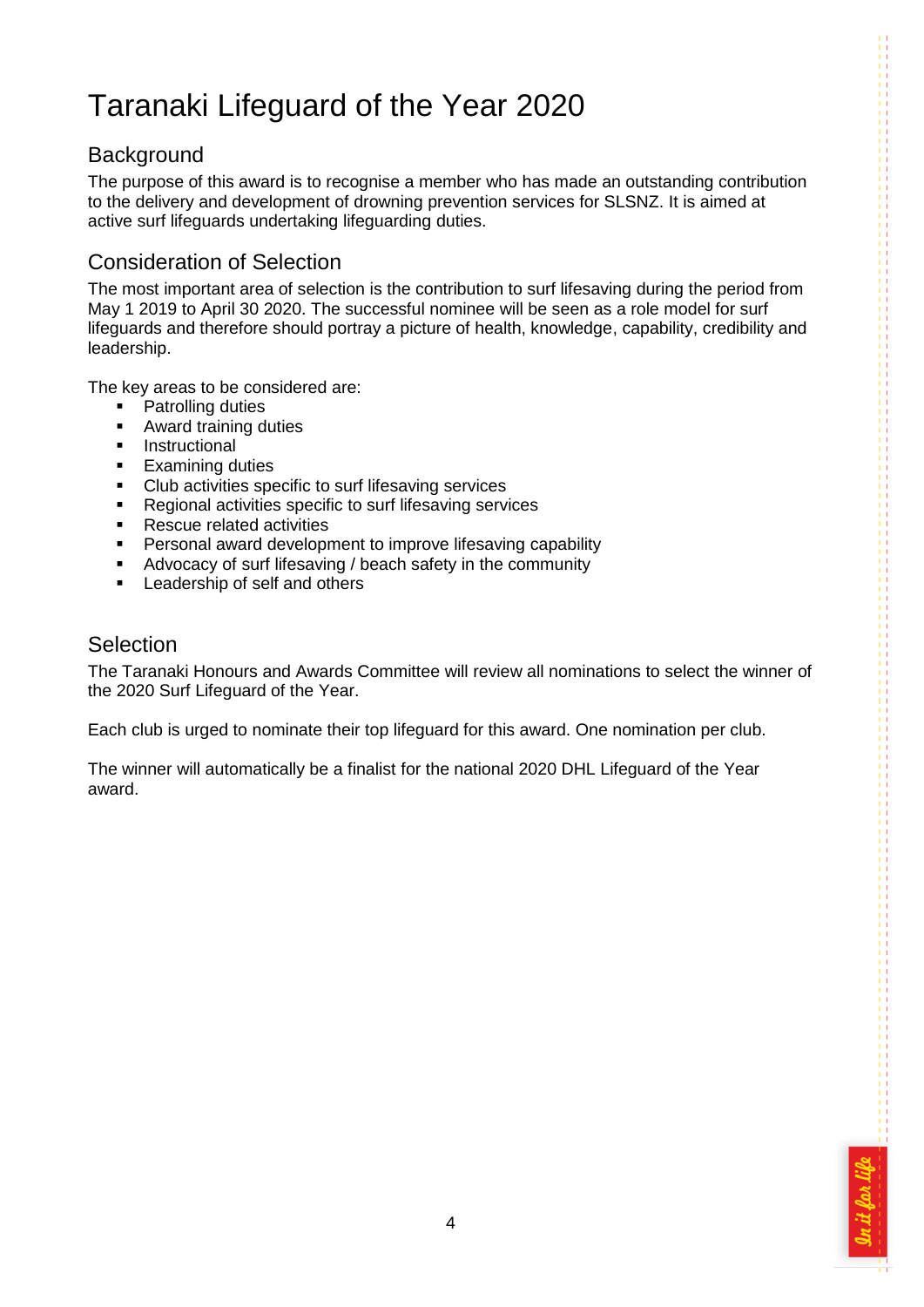### <span id="page-4-0"></span>Taranaki Instructor of the Year 2020

### <span id="page-4-1"></span>**Background**

The purpose of this award is to recognise a member who has made an outstanding contribution to the development of surf lifeguard capability in the 2019/2020 season.

### Consideration of Selection

The most important area of selection is the contribution to overall enhancement of lifeguard capability during the period May 1 2019 to April 30 2020.

The key areas to be considered are:

- Club and Regional Lifeguard training duties
- **Local/Regional Examining duties**
- Regional Schools (such as power-craft schools, intermediate lifeguard schools etc)
- **National Lifeguard School instructing**
- **Personal award development to improve lifesaving capability**
- **EXECOMMUNITY COMMUNIST COMMUNIST COMMUNIST COMMUNIST**
- Advocacy of surf lifesaving / beach safety in the community
- **Leadership of self and others**

#### <span id="page-4-2"></span>**Selection**

The Taranaki Honours and Awards Committee will review all nominations to select the winner of the 2020 Instructor of the Year.

The winner will automatically be a finalist for the national 2020 DHL Instructor of the Year award.

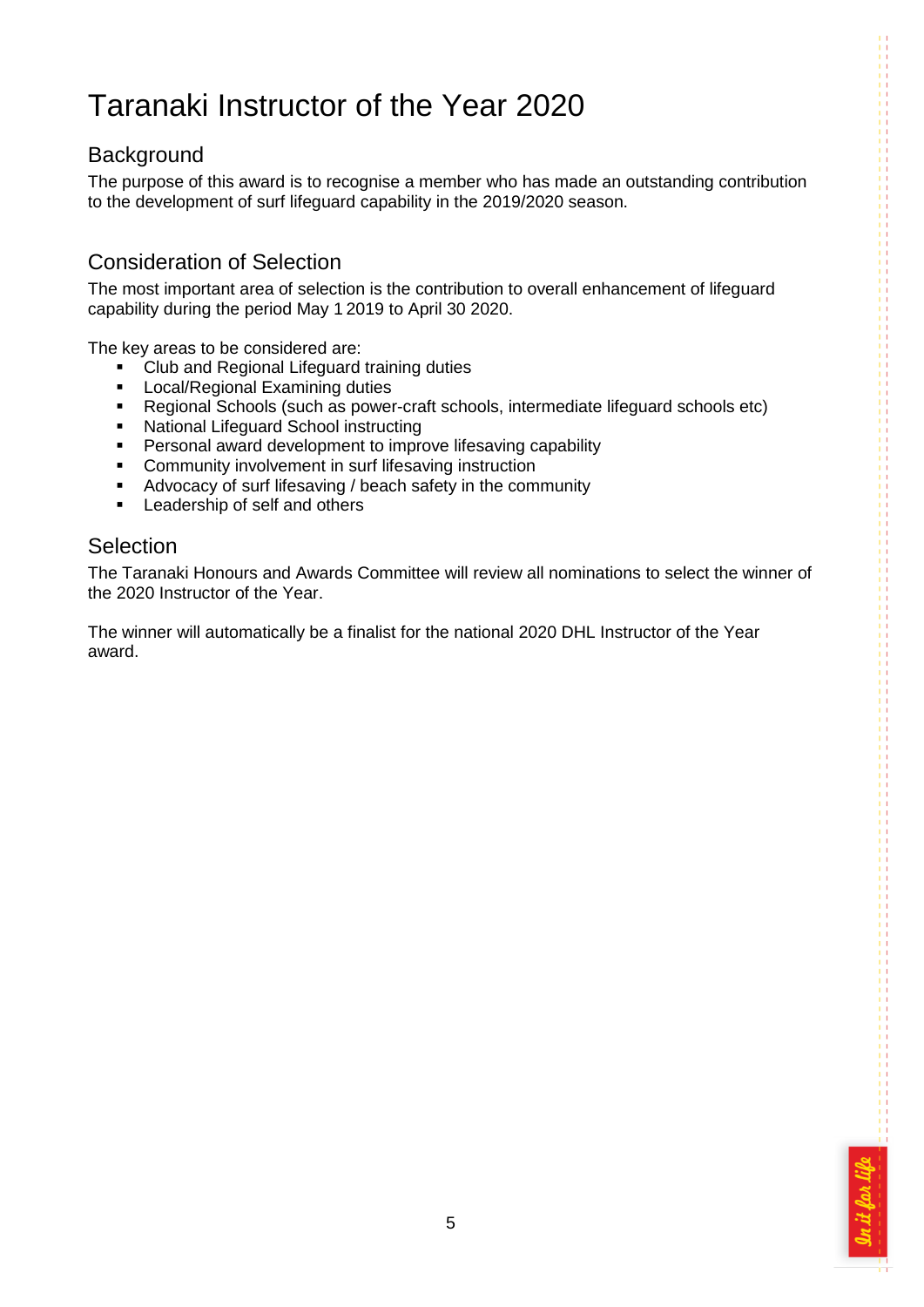### <span id="page-5-0"></span>Taranaki Volunteer of the Year 2020

### <span id="page-5-1"></span>**Background**

The purpose of this award is to recognise an outstanding member who has made a significant volunteer contribution to enhancing surf lifesaving in 2019/2020.

### Consideration of Selection

The most important area of selection is the voluntary contribution to overall enhancement of surf lifesaving during the period May 1 2019 to April 30 2020.

The key areas to be considered are:

- Volunteer contribution to surf lifesaving outputs at Club/Regional/National levels
- **Management and Administration**
- **Funding / Sponsorship**
- **Recruitment and induction programmes**
- **IMage of surf life saving**
- Promotion and marketing
- Aspects of development or innovation the member contributed significantly towards<br>
Demonstrated leadership by the nominee
- Demonstrated leadership by the nominee
- Personal development undertaken to improve volunteering performance
- Advocacy of surf lifesaving / beach safety in the community

### <span id="page-5-2"></span>Selection

The Taranaki Honours and Awards Committee will review all nominations to select the winner of the 2020 Volunteer of the Year. Each club is urged to nominate their top volunteer for this award. One nominee per club.

The winner will automatically be a finalist for the national 2020 DHL Volunteer of the Year award.

Please note that the Board of SLSNZ will judge the finalists to decide the national DHL Volunteer of the Year award.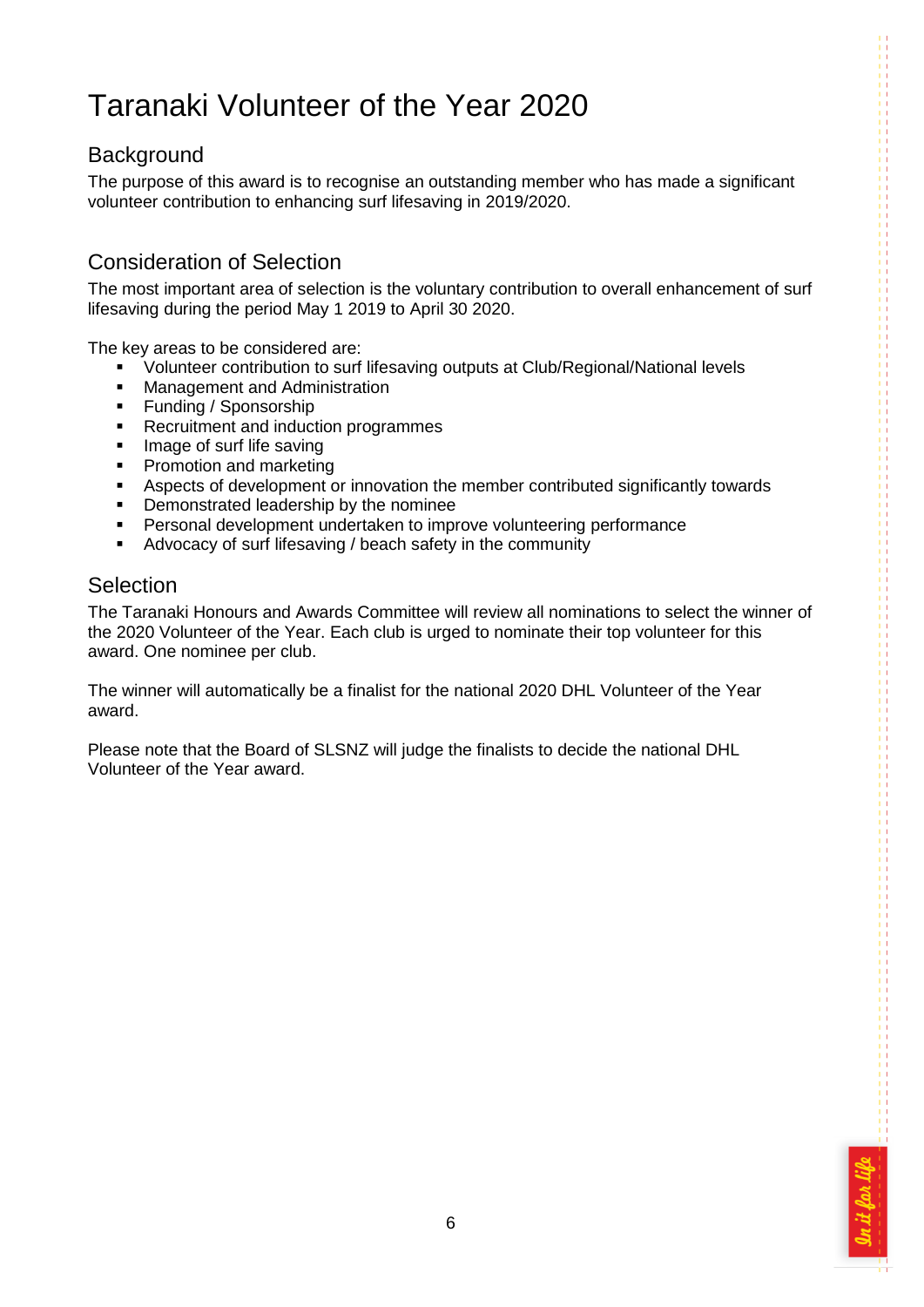# <span id="page-6-0"></span>Taranaki Coach of the Year 2020

### <span id="page-6-1"></span>**Background**

The purpose of this award is to recognise a member who has made an outstanding contribution to the coaching of Surf Sport Teams and/or Individuals in 2019/2020.

### Consideration of Selection

The key areas to be considered are:

- Club, Regional and National Coaching Positions
- Results achieved due to coaching influence
- **Number and capability of athletes coached**
- **Personal development undertaken to improve coaching performance**
- Advocacy of surf lifesaving / beach safety and surf sport in the community
- **Leadership of self and others**

#### <span id="page-6-2"></span>**Selection**

The Taranaki Honours and Awards Committee will review all nominations to select the winner of the 2020 Surf Coach of the Year.

The winner will automatically be a finalist for the national DHL Surf Coach of the Year award.

### <span id="page-6-3"></span>Taranaki Sportsperson of the Year 2020

### <span id="page-6-4"></span>**Background**

The purpose of this award is to recognise an individual who has achieved outstanding results at surf lifesaving sport competitions in 2019/2020.

### Consideration of Selection

The key areas to be considered are:

- Selection and achievement at international competition.
- Selection and achievement at national competitions.<br>
Selection and achievement at regional competition
- Selection and achievement at regional competition.

#### <span id="page-6-5"></span>**Selection**

The Taranaki Honours and Awards Committee will review the Sportsman, Sportswoman, Junior Sportsman and Junior Sportswoman to select the winner of the 2020 Sportsperson of the Year.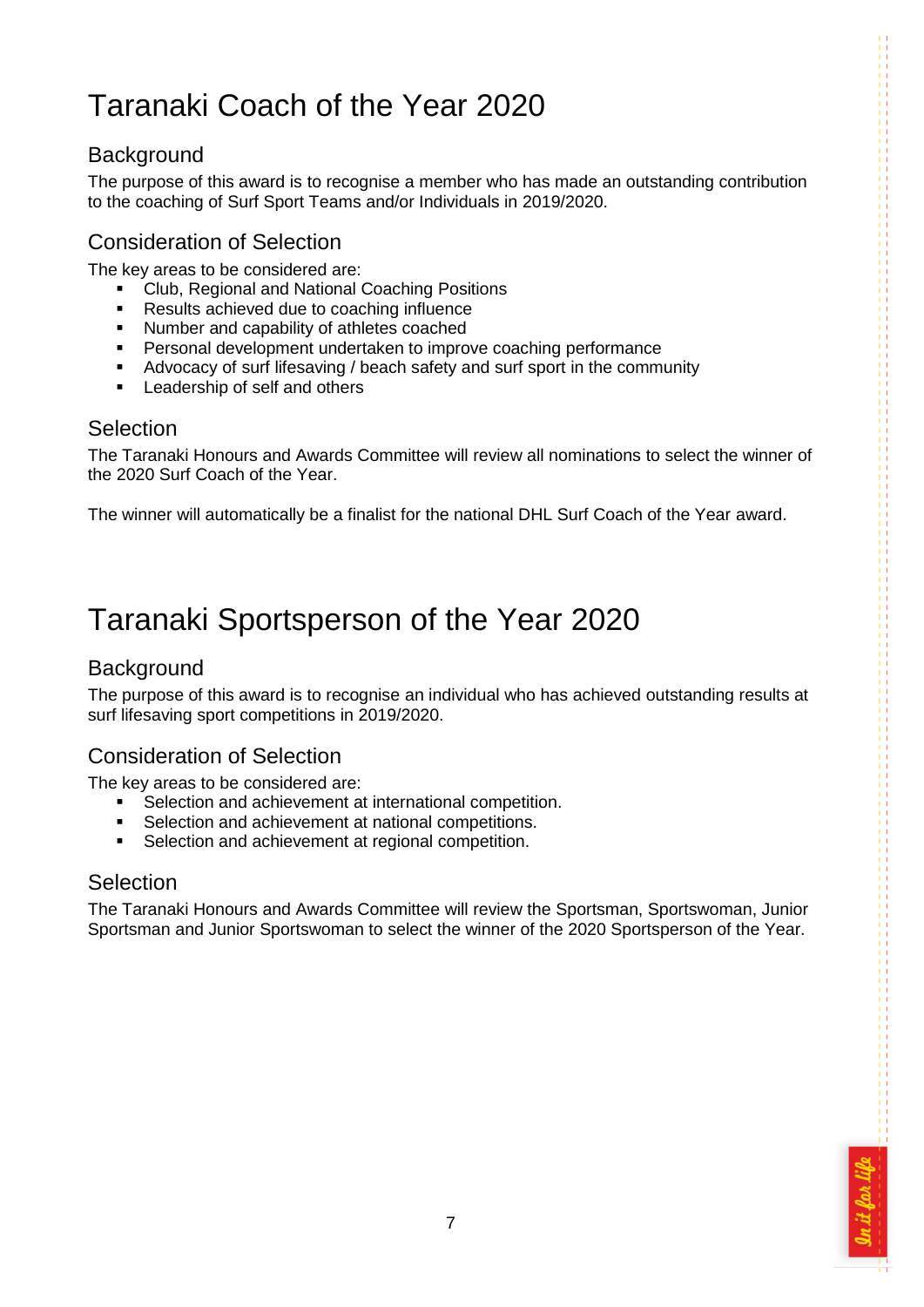# <span id="page-7-0"></span>Taranaki Sportsman of the Year 2020

### <span id="page-7-1"></span>**Background**

The purpose of this award is to recognise an individual who has achieved outstanding results at surf lifesaving sport competitions in 2019/2020.

### Consideration of Selection

The key areas to be considered are:

- Selection and achievement at international competition.
- Selection and achievement at national competitions.
- **Selection and achievement at regional competition.**

### <span id="page-7-2"></span>Selection

The Taranaki Honours and Awards Committee will review all nominations to select the winner of the 2020 Sportsperson of the Year.

### <span id="page-7-3"></span>Taranaki Sportswoman of the Year 2020

### <span id="page-7-4"></span>**Background**

The purpose of this award is to recognise an individual who has achieved outstanding results at surf lifesaving sport competitions in 2019/2020.

### Consideration of Selection

The key areas to be considered are:

- Selection and achievement at international competition.
- Selection and achievement at national competitions.<br>
Selection and achievement at regional competition
- Selection and achievement at regional competition.

### <span id="page-7-5"></span>Selection

The Taranaki Honours and Awards Committee will review all nominations to select the winner of the 2020 Sportsperson of the Year.

This award should not be confused with the traditional 'International Sports Performance of the Year' which is awarded at the National Awards of Excellence and selected by the SLSNZ High Performance selectors.

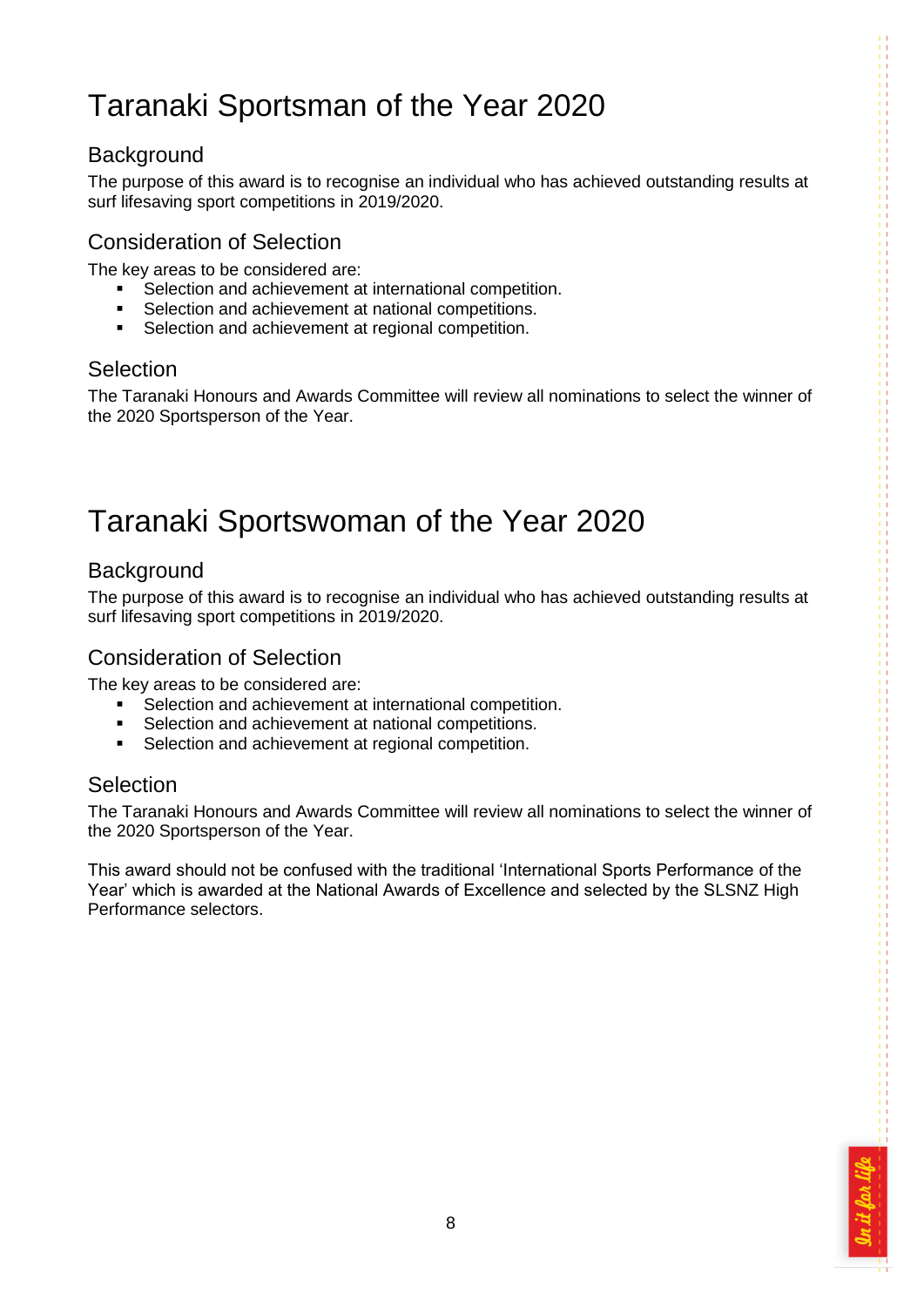# <span id="page-8-0"></span>Taranaki Junior (U19) Sportsman of the Year 2020

### <span id="page-8-1"></span>**Background**

The purpose of this award is to recognise a Junior (U19) male who has achieved outstanding results at surf lifesaving sport competitions in 2019/2020.

### Consideration of Selection

The key areas to be considered are:

- Selection and achievement at international competition.
- Selection and achievement at national competitions.
- **Selection and achievement at regional competition.**

### <span id="page-8-2"></span>**Selection**

The Taranaki Honours and Awards Committee will review all nominations to select the winner of the 2020 Sportsperson of the Year.

This award should not be confused with the traditional 'International Sports Performance of the Year' which is awarded at the National Awards of Excellence and selected by the SLSNZ High Performance selectors.

### <span id="page-8-3"></span>Taranaki Junior (U19) Sportswoman of the Year 2020

### <span id="page-8-4"></span>**Background**

The purpose of this award is to recognise Junior (U19) female who has achieved outstanding results at surf lifesaving sport competitions in 2019/2020.

### Consideration of Selection

The key areas to be considered are:

- Selection and achievement at international competition.
- **Selection and achievement at national competitions.**
- **Selection and achievement at regional competition.**

#### <span id="page-8-5"></span>**Selection**

The Taranaki Honours and Awards Committee will review all nominations to select the winner of the 2020 Sportsperson of the Year.

This award should not be confused with the traditional 'International Sports Performance of the Year' which is awarded at the National Awards of Excellence and selected by the SLSNZ High Performance selectors.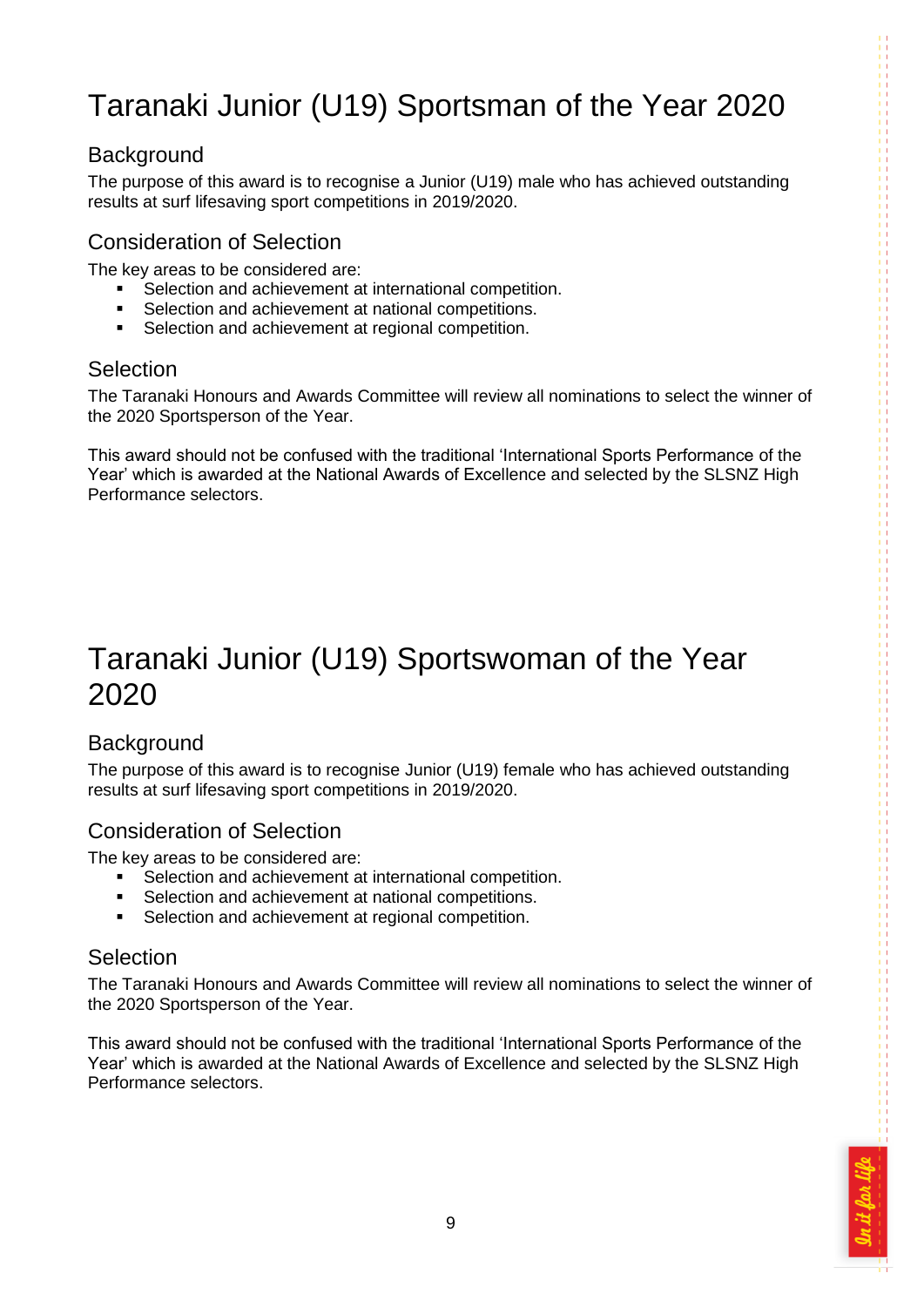# <span id="page-9-0"></span>Taranaki Sports Team of the Year 2020

### <span id="page-9-1"></span>**Background**

The purpose of this award is to recognise a team who have achieved outstanding results at surf lifesaving sport competitions in 2019/2020.

### Consideration of Selection

The key areas to be considered are:

- Selection and achievement at international competition.
- Selection and achievement at national competitions.
- **Selection and achievement at regional competition.**

### <span id="page-9-2"></span>**Selection**

The Taranaki Honours and Awards Committee will review all nominations to select the winner of the 2020 Sports Team of the Year.

This award should not be confused with the traditional 'International Sports Performance of the Year' which is awarded at the National Awards of Excellence and selected by the SLSNZ High Performance selectors.

# <span id="page-9-3"></span>Taranaki Junior (U19) Sports Team of the Year 2020

### <span id="page-9-4"></span>**Background**

The purpose of this award is to recognise a Junior (U19/U16) team who have achieved outstanding results at surf lifesaving sport competitions in 2019/2020.

### Consideration of Selection

The key areas to be considered are:

- Selection and achievement at international competition.<br>
Selection and achievement at national competitions
- Selection and achievement at national competitions.
- **Selection and achievement at regional competition.**

### <span id="page-9-5"></span>Selection

The Taranaki Honours and Awards Committee will review all nominations to select the winner of the 2020 Sports Team of the Year.

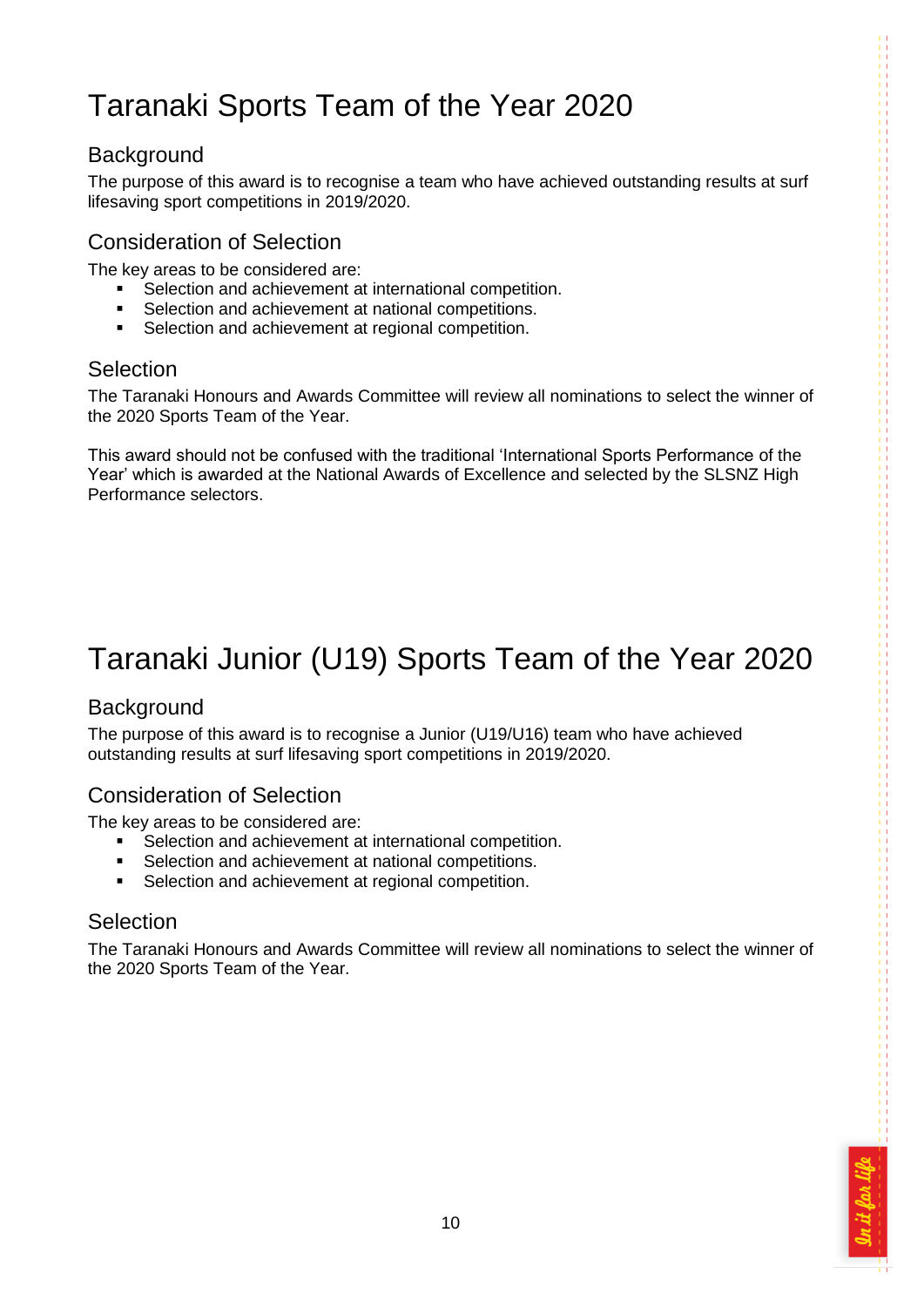# <span id="page-10-0"></span>Taranaki Surf Official of the Year 2020

### <span id="page-10-1"></span>**Background**

The purpose of this award is to recognise a member who has made an outstanding contribution to the Officiating of surf lifesaving sport competitions in 2019/2020.

### Consideration of Selection

The key areas to be considered are:

- Local, Regional, National and International officiating positions held
- The level and quality of officiating achieved
- Number of competitions officiated<br>• Development of new or emerging
- Development of new or emerging officials in the club or region
- Personal development undertaken to improve officiating performance
- Advocacy of surf lifesaving / beach safety and surf sport in the community
- **EXECUTE:** Leadership of self and others

#### <span id="page-10-2"></span>**Selection**

The Taranaki Honours and Awards Committee will review all nominations to select the winner of the 2020 Surf Official of the Year.

The winner will automatically be a finalist for the national 2020 DHL Surf Official of the Year award.

### <span id="page-10-3"></span>Taranaki Innovation of the Year Award 2020

### <span id="page-10-4"></span>**Background**

The purpose of this award is to recognise a member, club, business or group who through innovation have been able to enhance Surf Life Saving New Zealand's ability to achieve its purpose of 'preventing drowning in New Zealand'.

### Consideration of Selection

The key areas to be considered are:

- Projects, Programmes or Products will be considered
- Must be original or not currently being done elsewhere in NZ<br>Extent of impact on SLS is a consideration
- Extent of impact on SLS is a consideration

#### <span id="page-10-5"></span>Selection

The Taranaki Honours and Awards Committee will review all nominations to select the winner of the 2020 Innovation of the Year Award.

Remember: each winning local/regional nomination across the above categories will automatically proceed as a finalist in the National Awards of Excellence for 2020.